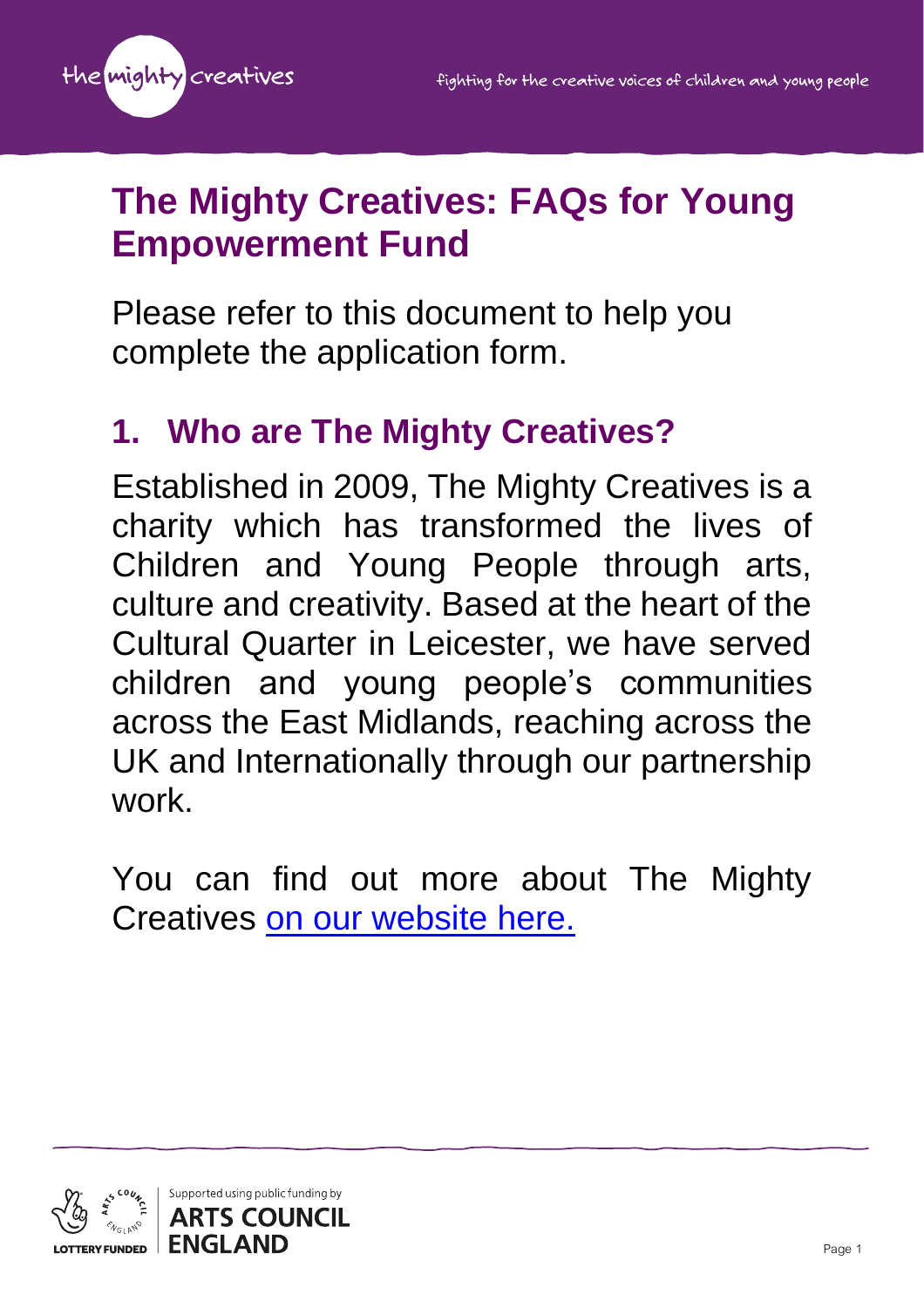the mighty creatives

### **2. What can my creative idea be?**

We want your creative idea to be an opportunity for any of the following:

- Develops your skills.
- Allows for creative collaboration.
- Helps start a creative enterprise.
- Develops and share your creative voice.
- Supports your personal and creative development.

We've kept these headings broad and open, so that you've got plenty of opportunity to tell us what you'd like to do.

Below are some the previous projects that have been made as a result of this bursary:

- Photoshoots (exploring diverse backgrounds and underrepresentation in the arts)
- Performance pieces (including dance, music, and theatre)

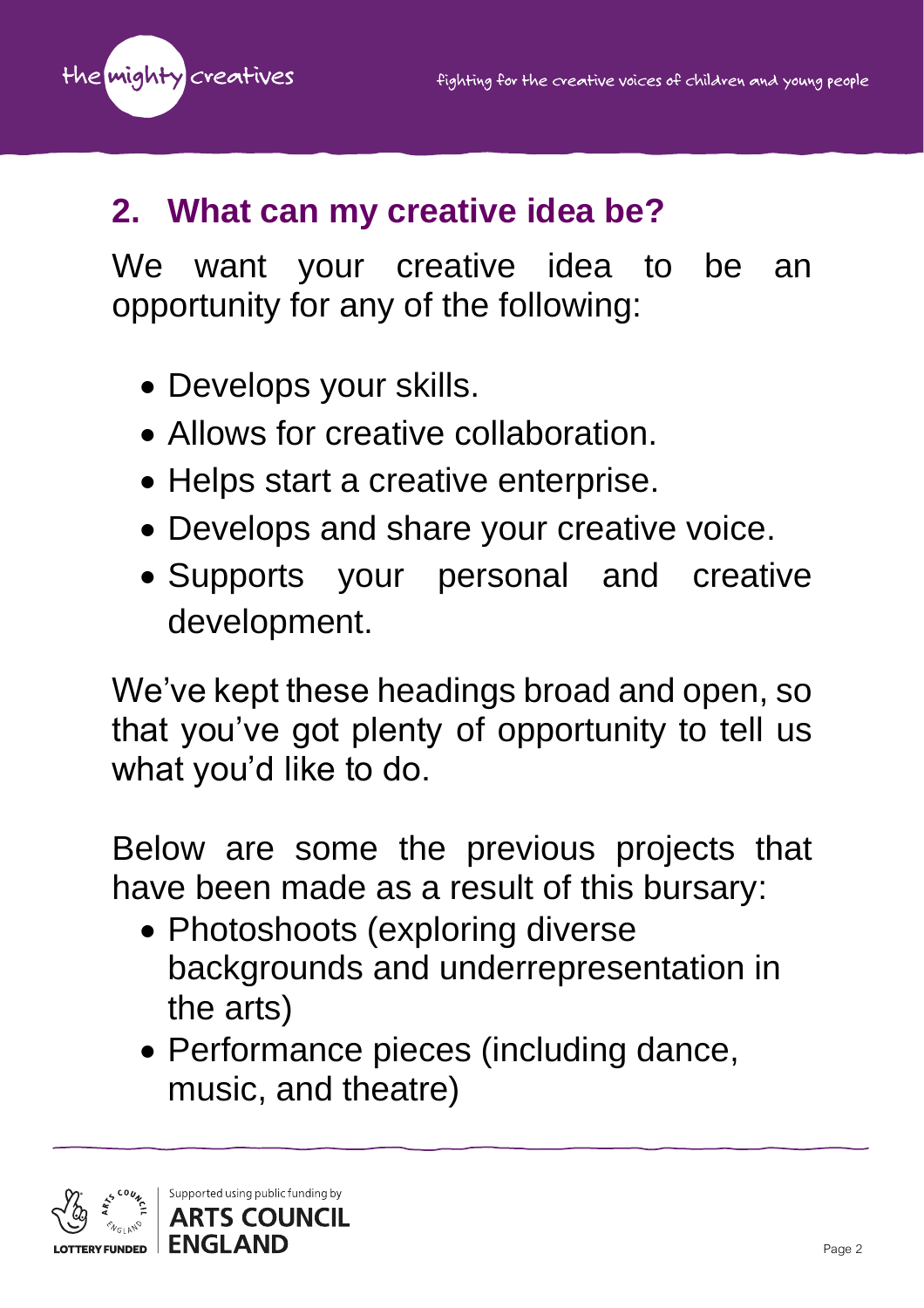

- Writing kits (motivating young people to keep writing during a time of isolation)
- Zines (collaborating with others to produce writing and visuals reflecting on the past year)
- Positivity packages (a creative business that improves wellbeing)
- Animation (sharing someone's personal journey into the arts)
- Craft boxes and workshops (providing materials and workshops for families to get creative together)

**Please note that these are just examples to help you come up with your own ideas! We welcome any creative ideas that fit the brief.**

**Projects can take shape in any art form – we have a broad definition of what this can mean and look forward to seeing how you interpret the word 'creative' in your application!**

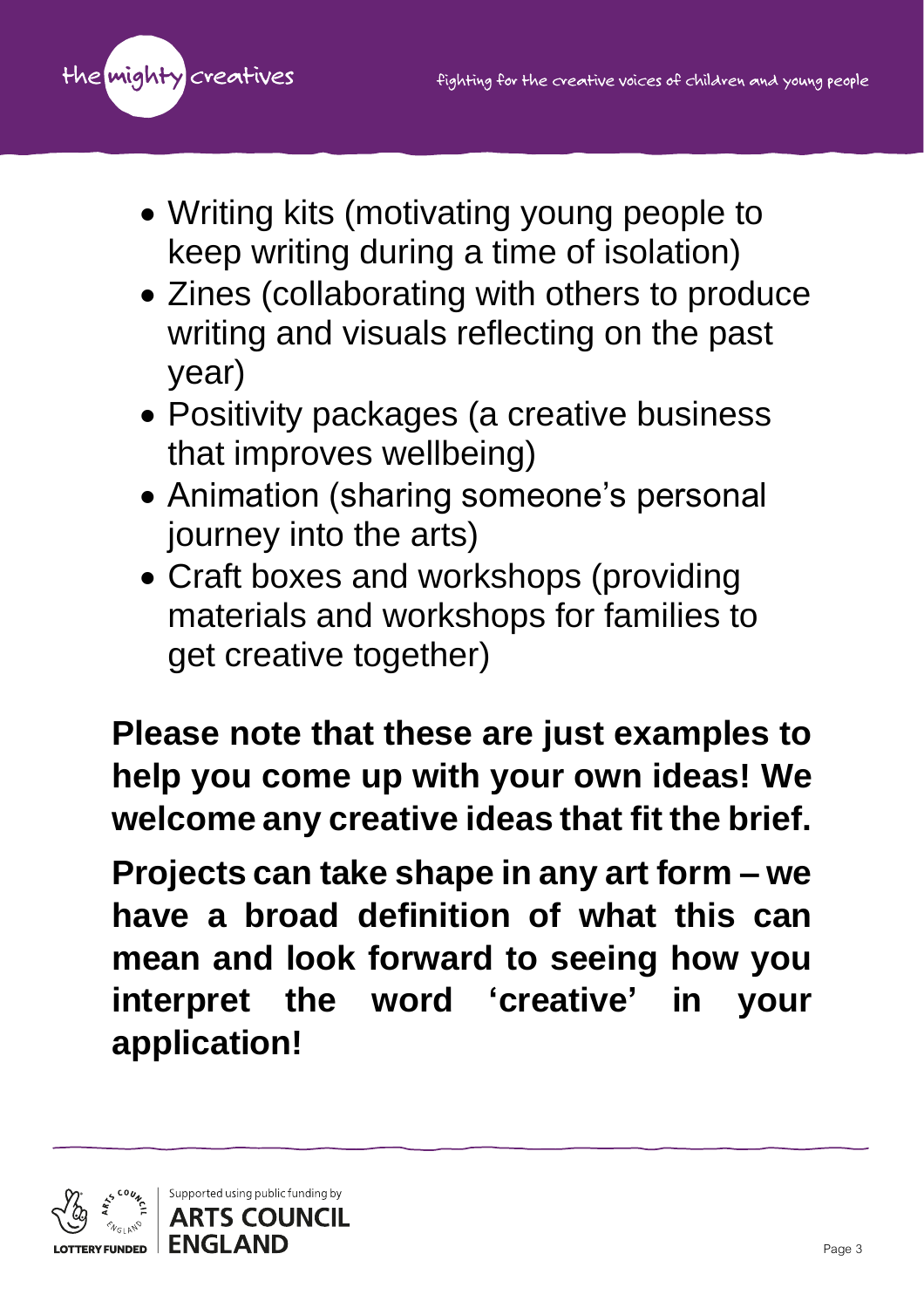

### **3. Where can I find inspiration?**

Think about what creative skills you already have, or skills you would like to learn and develop. From this you can think about what kind of creative project you would like to produce. Maybe you would love to collaborate with someone to create something – this can be the basis of your project. Perhaps you've identified an issue in your community and have a creative solution to solve this and want to make a positive impact. Or maybe you have a project that will allow you to develop your skills and creativity. These are just a couple of suggestions to help get your ideas following and for you to share your creative voice. Doing research online about previous creative projects can also be a good starting point!

### **4. What do we mean by 'developing your skills'?**

This is an opportunity for you to practise and grow different skills that might be useful in your work and careers, even if you chose not to

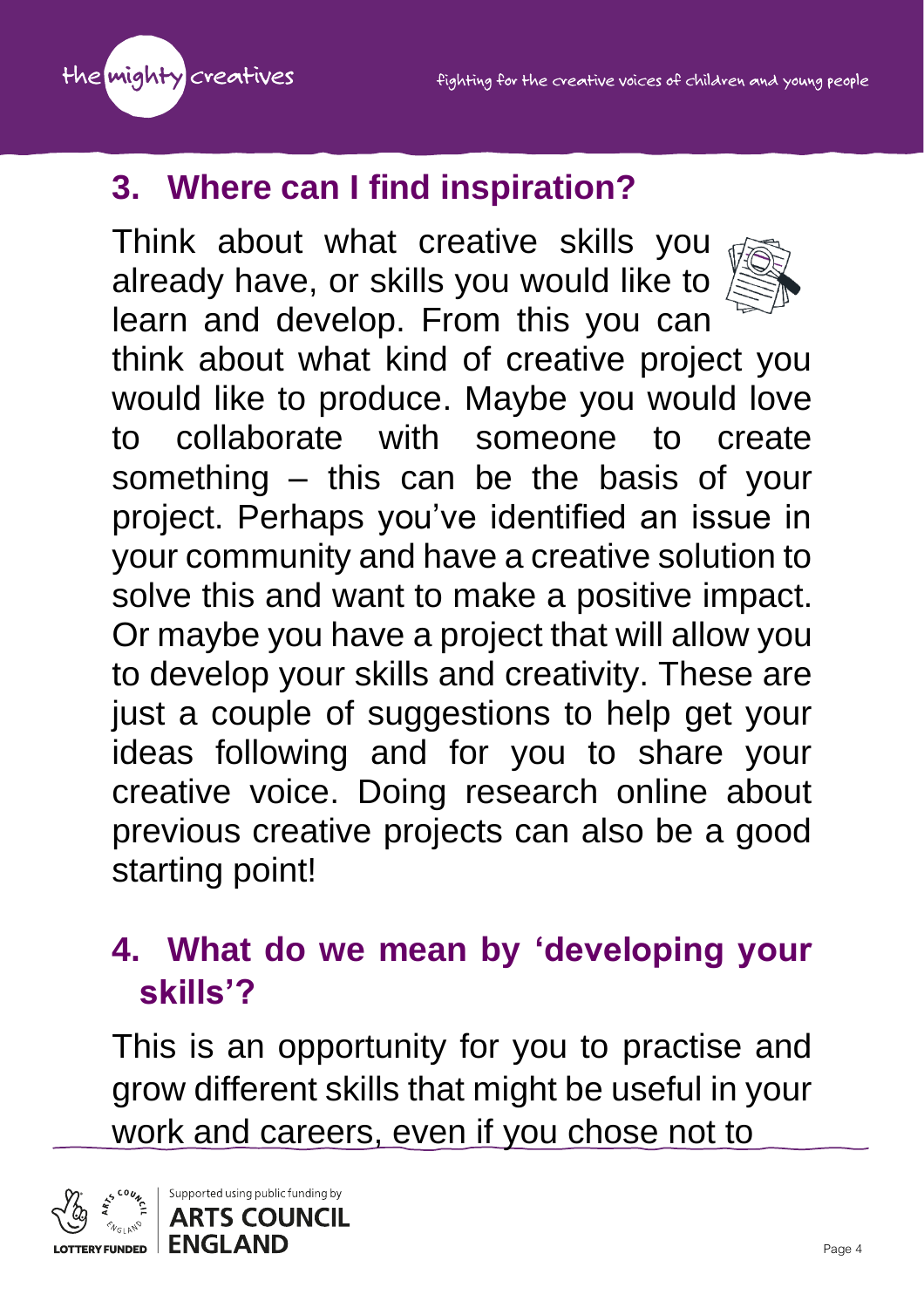

pursue a creative career. So, this might mean working on things that are important in lots of jobs and careers. For instance:

- Working to a plan
- Getting things done on time
- Working together with other people
- Communicating your ideas
- Sticking to your budget
- Problem solving
- Thinking about how to improve next time

These are just some examples and you may be able to think of other skills that are more important for you to practise and grow through this project.

### **5. What do we mean by 'allowing for creative collaboration'?**

We think it is really important and rewarding that in your projects you look for opportunities to work with different creative people. You can draw on their knowledge, skills and inspiration and share yours with them too. Your Creative

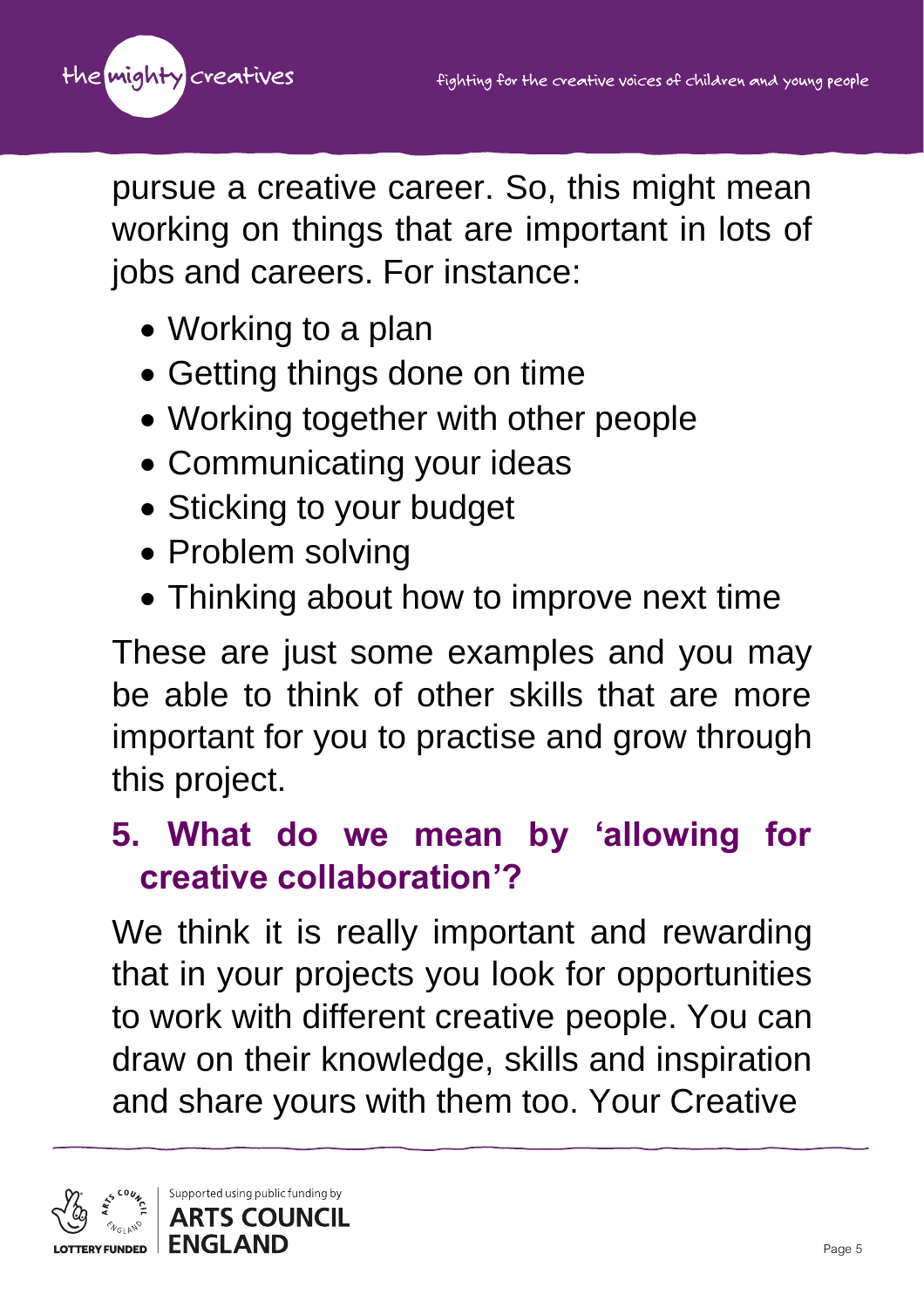

Coaches should be a key part of how you think about creative collaboration, but you may want to draw on other key people you know too.

### **6. What do we mean by 'helps start a creative enterprise'?**

A creative enterprise can be lots of different things, everything from selling your original fabric designs in an Etsy shop, to setting up as commercial photographer, to becoming a gigging musician, and everything in between! It is also not necessarily about making a profit, creative enterprises can be for the benefit of communities, for instance through volunteering your time. It's about making the most of your skills and energy to develop a satisfying creative career in whatever way you think is right for you.

Creative enterprise can refer to starting up a full-time creative business, but we know that this is a huge leap. Setting up a full-time creative business won't be for all, and if this is

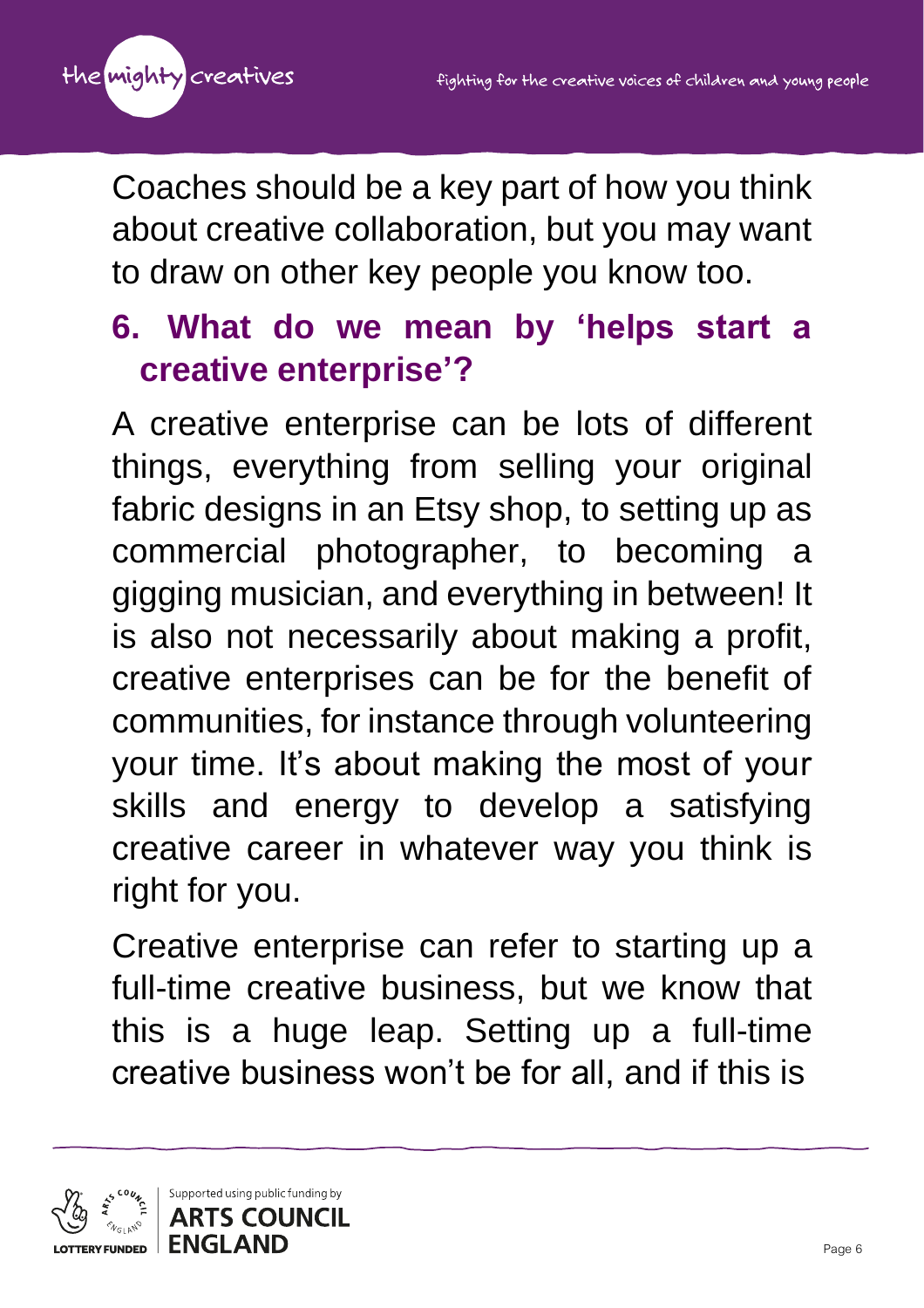

for you, you will need to take this step by step and get lots of good advice. So, for this fund we want to hear about how you might explore ideas about enterprise.

## **7. What do we mean by a 'creative voice'?**

Your voice is your self-expression, your values, and your beliefs. It is a way for you to share your feelings and opinions on what you care about. A creative voice is doing this through creativity and through culture and the arts (whatever art form you choose)!

# **8. What do we mean by 'personal and creative development'?**

When we say personal development, we mean how you might see yourself growing and changing through this project. How will it impact you? It might for example, mean you grow in confidence or that you use others you work with on your project to help reflect on your work.

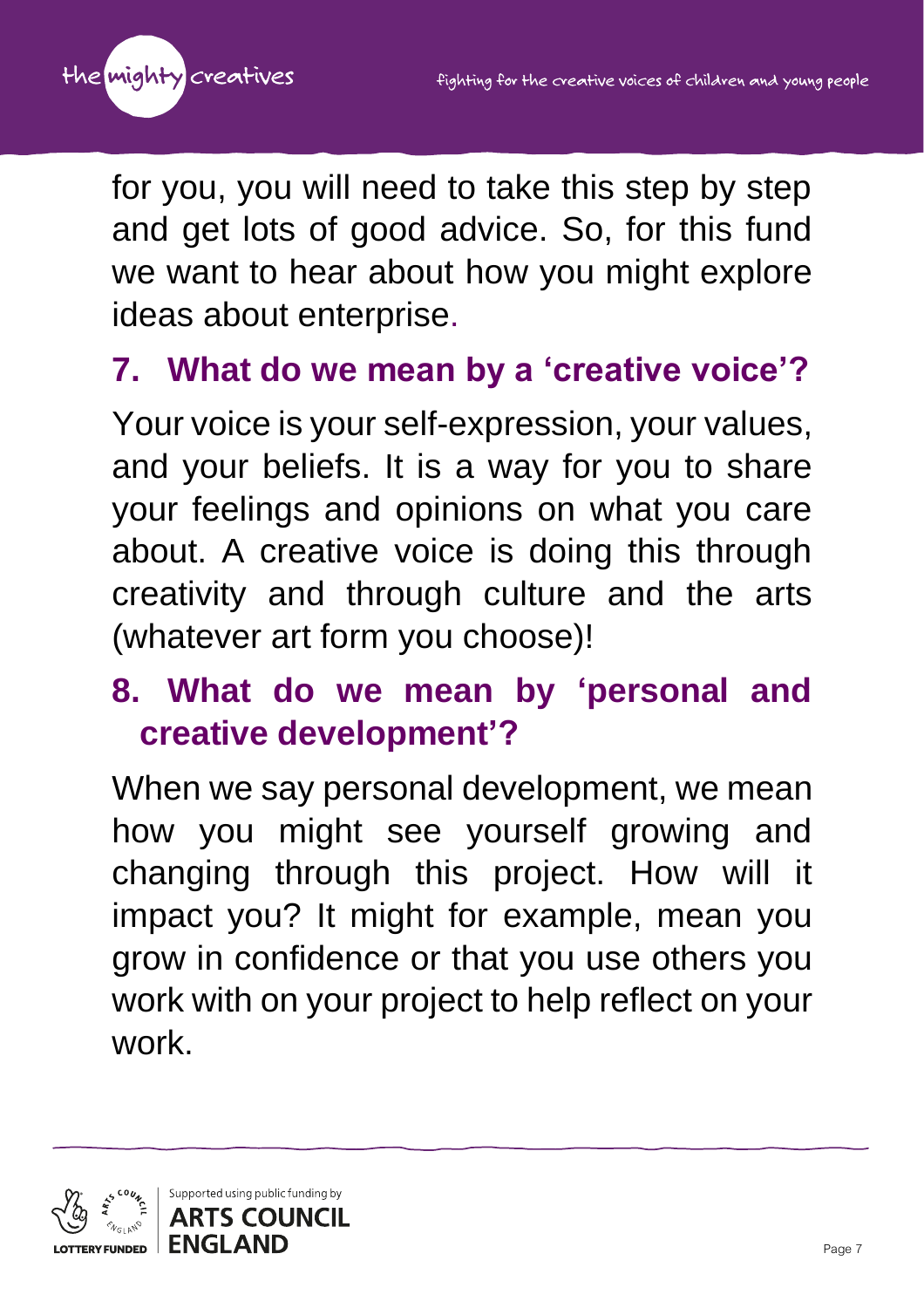

When we say creative development, this might be about you exploring a new inspiration, trying new creative techniques, working with other people or doing something creative you've never done before but always wanted to. This is all part of your journey as a creative person.

## **9. How do I receive my bursary?**

If you are successful, you will receive  $\mathbb{S}$  what we call a 'Grant Agreement', this is something you will need to sign (along with your parents/care giver if you're under 18) to confirm you understand what the bursary is for.

At this time, we will also ask you to complete a form with yours or your parents/care givers bank details so that we can make a payment to you to complete your grant.

Once we have received these, we will ask you to send an invoice. This is a document that asks for a total sum of money and explains what the money will be used for.

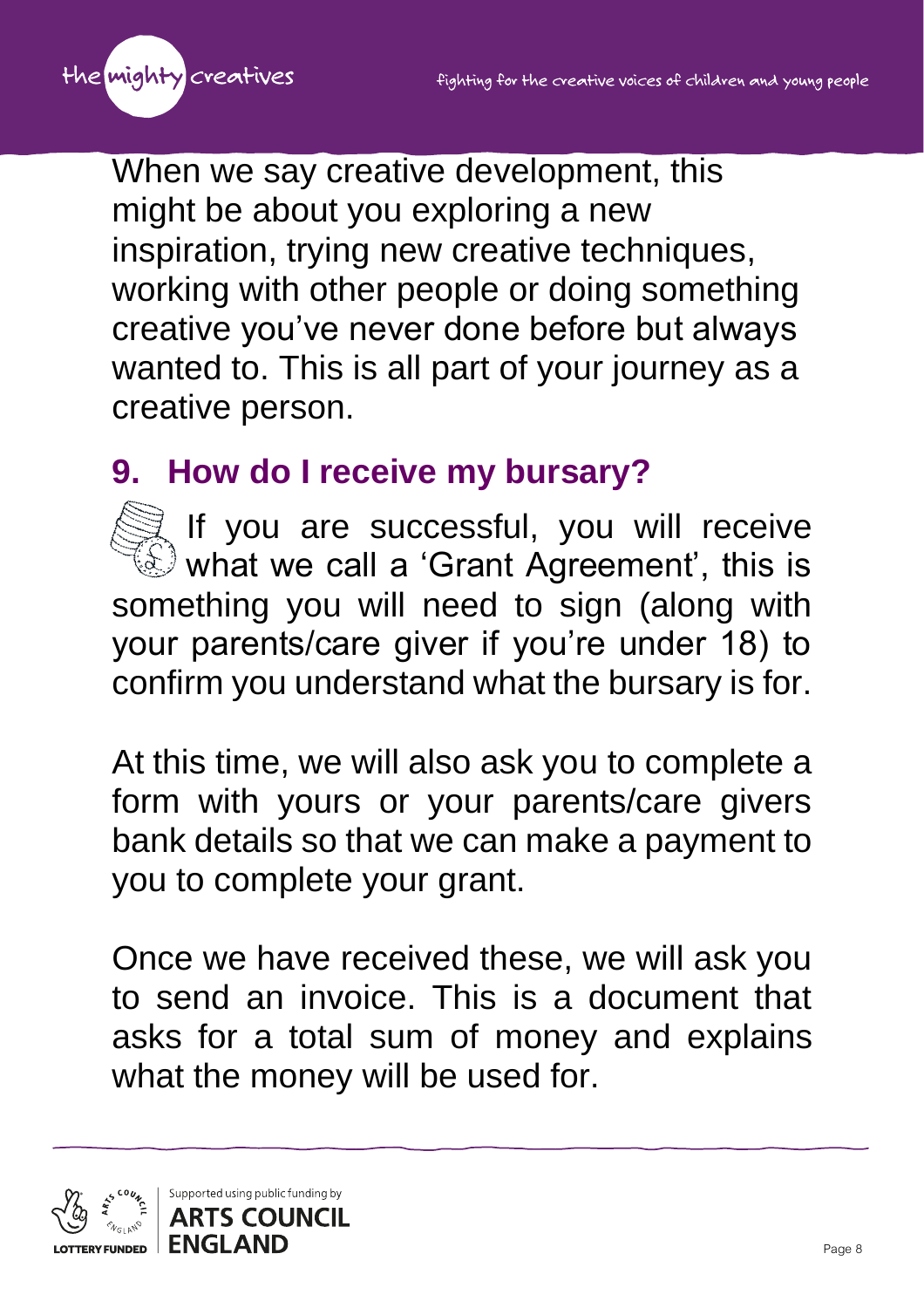

As long as you meet the deadlines for the documents that we send you to complete, you should receive your bursary by July in time for the start of your project delivery.

# **10. I have never signed a grant agreement or sent an invoice before. Will I receive support with this?**

Absolutely! We will go over the grant agreement with you in the first of our online group sessions and will provide an invoice template for you to complete with your relevant details. Any questions that come to you outside of this session can also be sent to the Project Assistant working on the programme if you need further support.

#### **11. What is a Creative Coach?**

A Creative Coach is a professional who will be on hand to support you throughout your project. Alongside a series of drop-in and group sessions that are online, your Creative

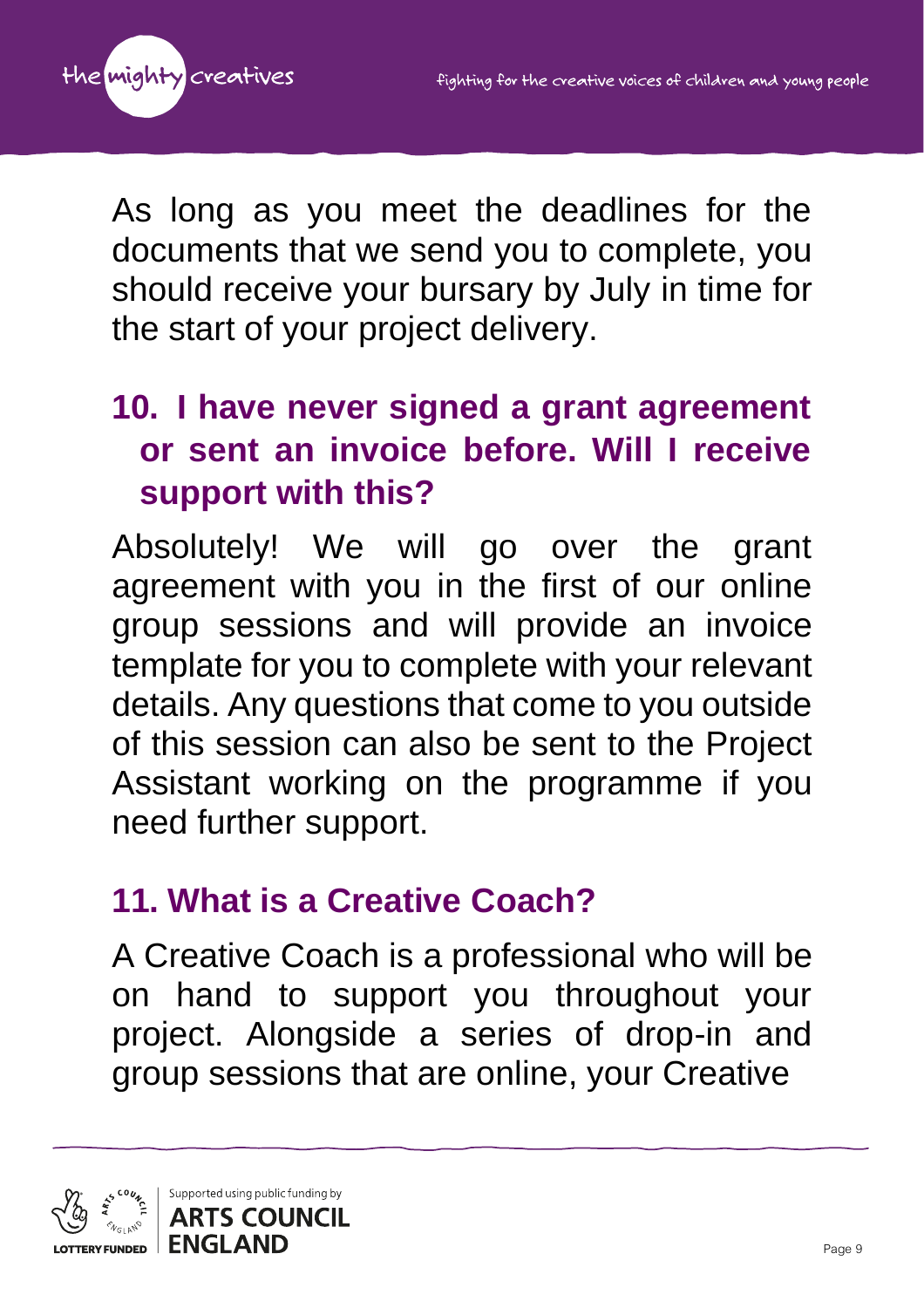

Coach will be able to offer support on developing your idea, delivering your project, and sharing your achievements, as well as any other help you may need throughout the process. You will have 5 hours with your Creative Coach, and it is envisaged that you will spend approx. 1 hour per month of the programme in a 1-2-1 with your Creative Coach.

Your 1-2-1 sessions with your Creative Coach will be arranged between you and your Creative Coach to suit your schedules.

#### **12. Who will choose my Creative Coach?**

Creative Coaches are paired with you by The Mighty Creatives. We look at their expertise and interests to make the decision. We will look at your project and pair you with the Creative Coach who is most suited to support you.

## **13. What will we do in our first session?**

Your first session with your Creative Coach

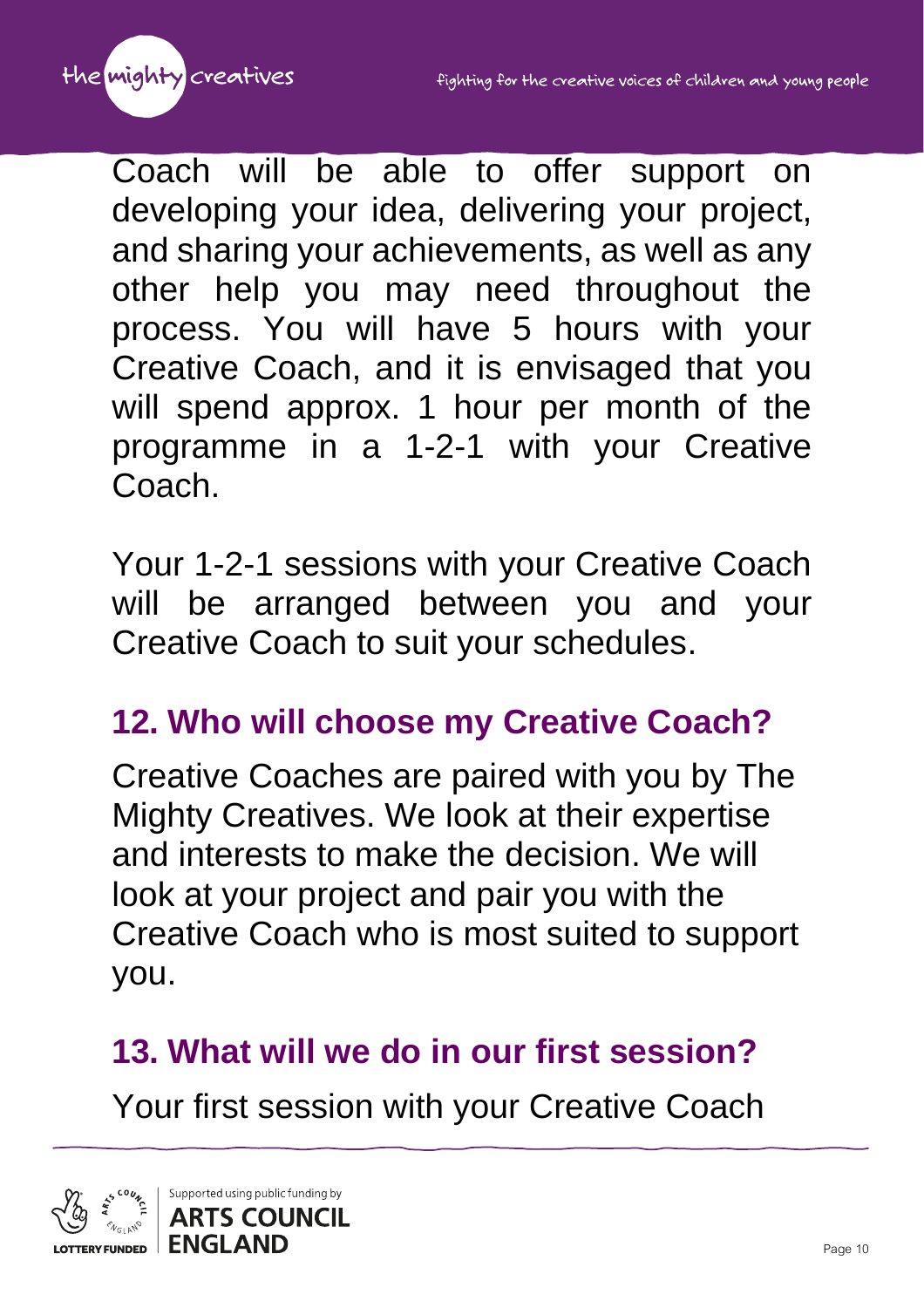

will be an opportunity to get to know your Coach and for them to get to know you. You will be able to explain your project to them and identify areas that you feel you will need the most support with. They will have access to your application before your first meeting, so that they have some background information on what it is you want to do. During this session, we will ask you to complete a questionnaire together, and to complete a timeline for your project to ensure that you can finish on time.

### **14. What other support will I receive?**

Alongside receiving a Creative Coach, there is an online support package to help you as part of the programme. The full support package consists of:

- 5 x 1 hour of 1-2-1 support with an individual Creative Coach
- 1 x 1 hour Welcome and Grant Briefing Session

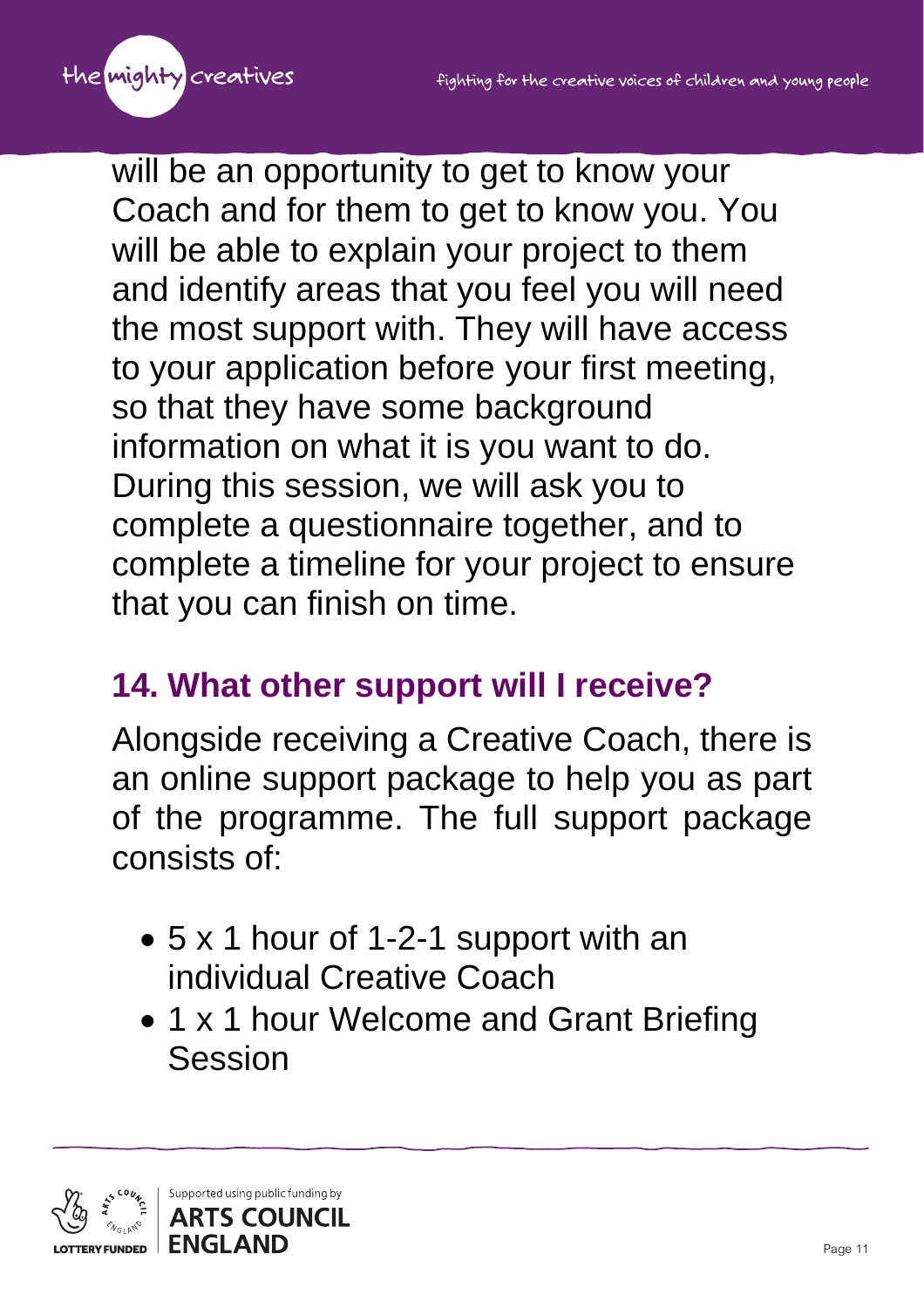

• 5 x 1.5 hour Hybrid Project Management Webinars & Discussion Sessions

If you are unable to attend our hybrid online sessions, do not worry. The webinar aspect of the session has been recorded and is available online via our learning platform, Teachable. You will have access to this to catch up on anything you may have missed out on.

We also understand that other commitments may crop up, or that you may be unable to attend the dates and times of the sessions. This is completely fine, all we ask is that you contact us to let us know if this is the case. We recommend attending the group online sessions whenever possible, as these are designed to help support you with the development and delivery of your project and are an opportunity for you to get to know other people on the programme.

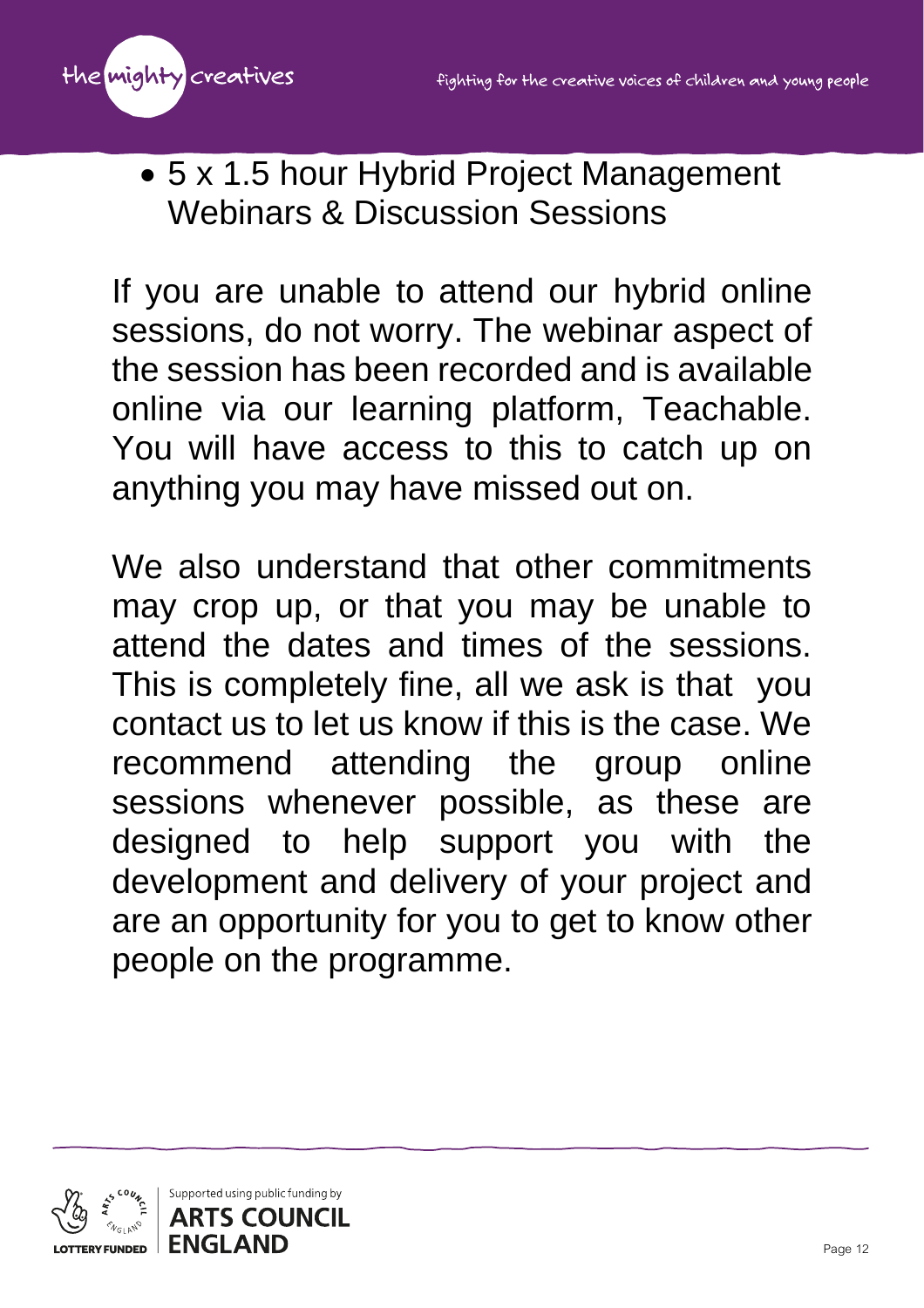

#### **15. How long do I have to complete my project?**

You have from 1<sup>st</sup> July 2022 until 1<sup>st</sup> **December 2022** to complete your funded project. There will be a sharing and celebration event online at the end of this programme. Details will be shared nearer the time. Once the programme comes to a close, we would highly encourage you to keep building your ideas and utilising your creativity.

### **16. What happens if Covid-19 restrictions are put back in place?**

We are aware that the current situation could change at any time, which could have an effect on the delivery of your projects. As part of your application, we ask you to consider any ideas you might have on how to deliver your project if restrictions were to come back into place during the programme.

All group sessions and Creative Coach 1-2-1s would remain unaffected due to these taking place online regardless of the current situation.

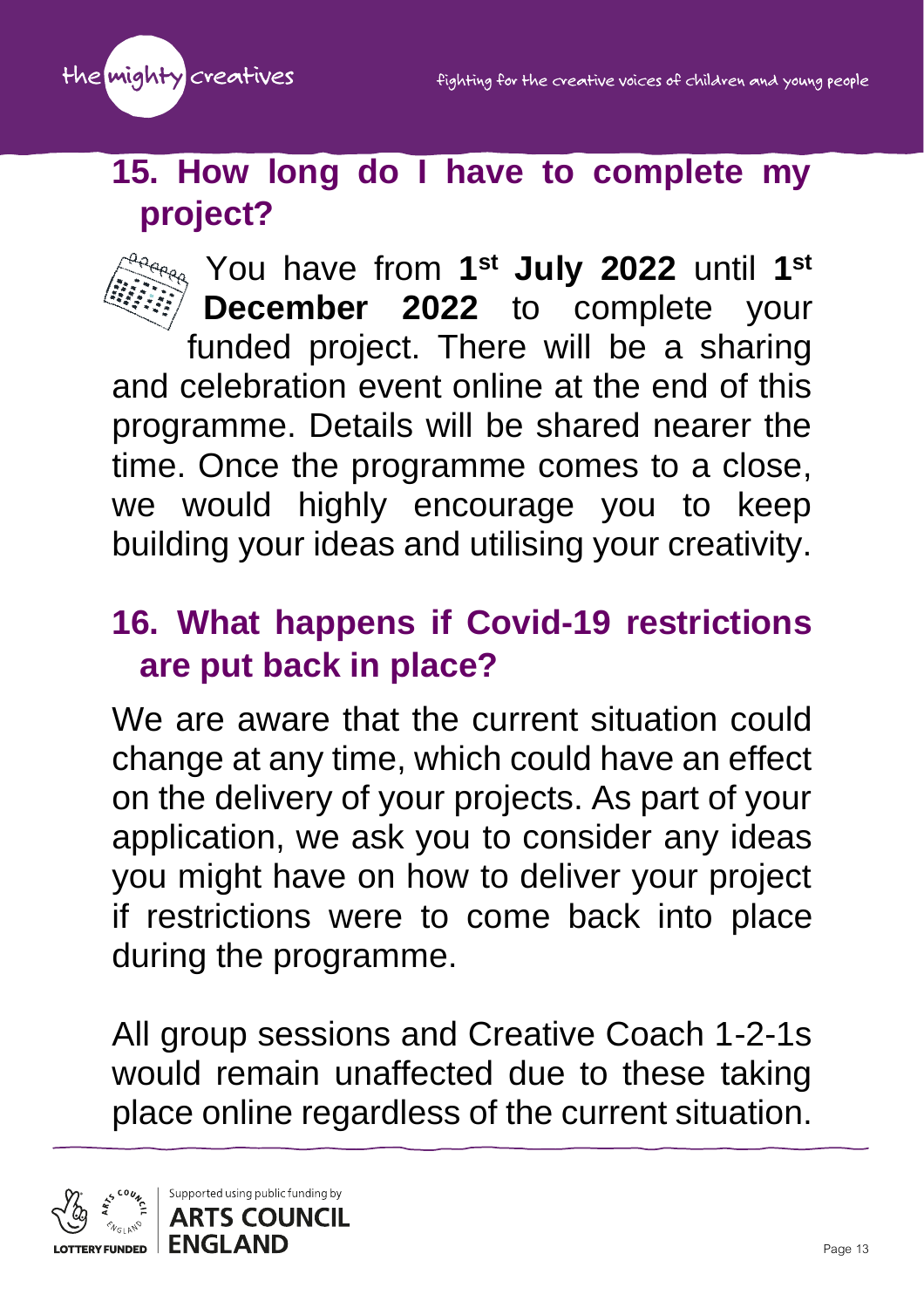

# **17. What happens if something changes to my circumstance that means I cannot finish on time?**

We are aware that sometimes life can get in the way of deadlines, especially now during such an unpredictable time. Your well-being is the most important thing to us, so all we ask is that you keep your Creative Coach and the Project Assistant in the loop of any developments that might disrupt your project or get in contact with them about anything you are struggling with, so that we help you to finish your project as close as we can to the deadline. What is most important is that you do not worry and know that we are here to support you.

#### **18. How can I submit my application?**

You can submit your application by completing the application web form that is on our website, or if you are having any issues with this format, please contact us about other ways that you can apply. Email us at [artalliances@themightycreatives.com](mailto:artalliances@themightycreatives.com)

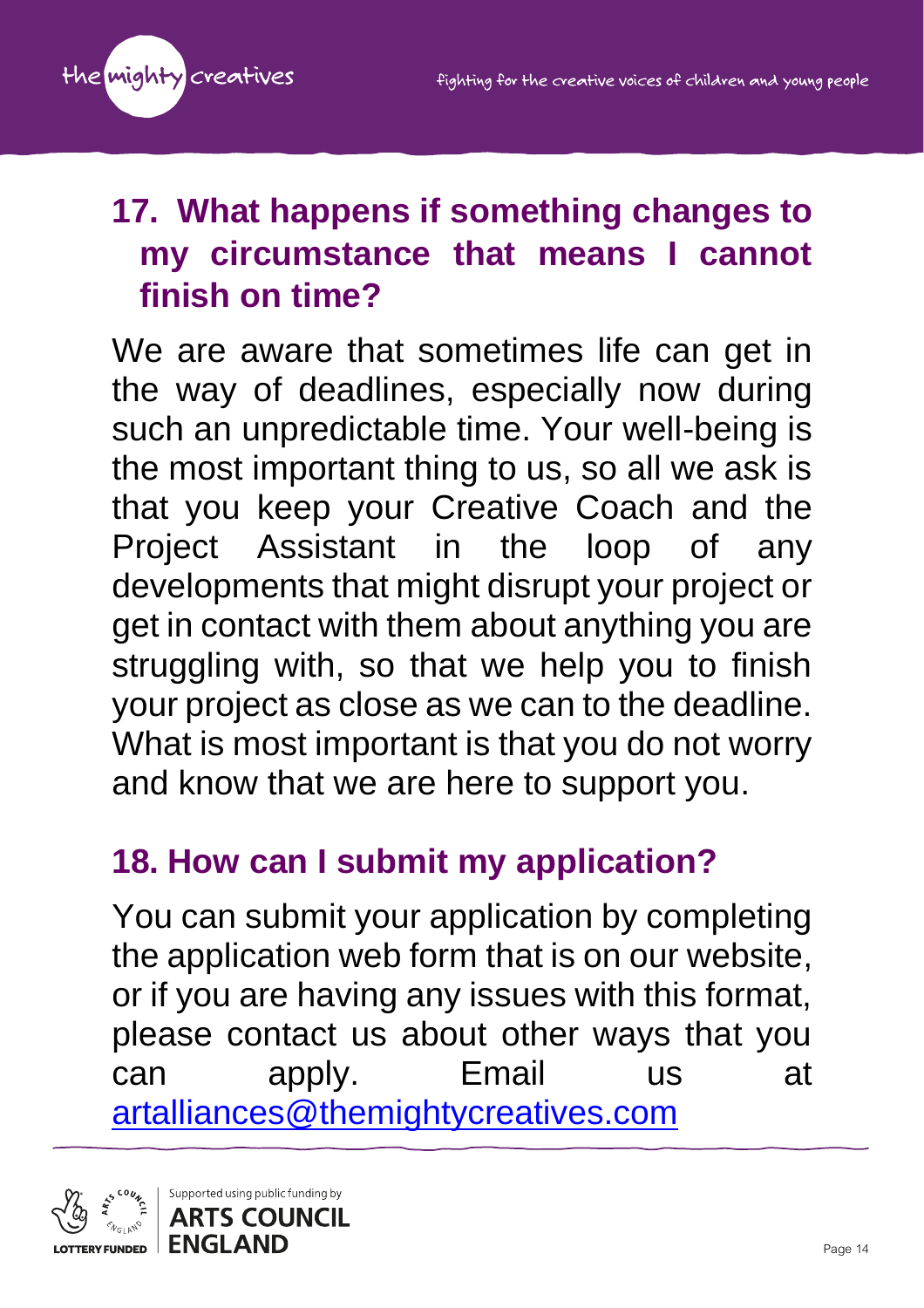

# **19. How will you decide on successful applications?**

We are looking for projects that can do any of the following:

- Help you develop a broad range of skills.
- Encourage creative collaboration.
- Are the start of a creative enterprise.
- Have a positive impact on your community.
- Projects **must** be delivered between **July 2022** and **December 2022.**

There will be a panel that will include The Mighty Creatives staff who will view your applications. We will then assess and score submissions against our criteria. We cannot guarantee that we can fund your application.

# **20. What if the idea I put in my application form changes and I end up working on something slightly different?**

This is completely fine. You can work with a Creative Coach who will be able to support you

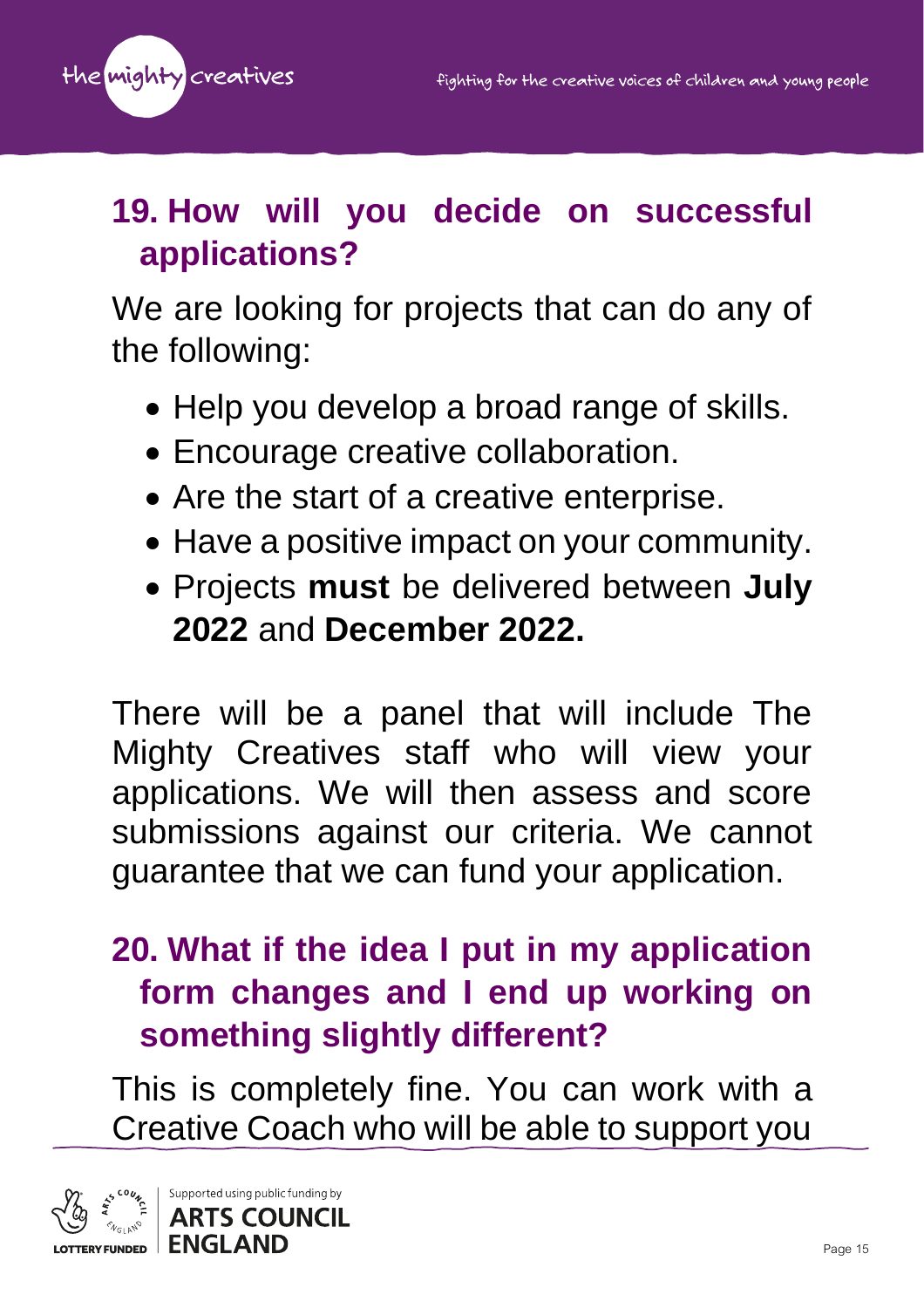

to develop your idea, which may mean your idea changes throughout the process. The key thing is that it should use your creativity! We are also aware that ambitions may need to be scaled back from what was originally proposed – this is also fine!

## **21. What is a privacy statement and why do I need to complete it?**

A privacy statement describes why and how we collect and use personal data and provides information about your rights. It applies to the data we receive by people themselves and others. The law says that we are required to do this. You need to complete one to give us permission to contact you and safely store your data to support you through this programme.

## **22. Why do you need my parent/ carer giver's contact details for under 18s?**

We need these details because we are not allowed to hold contact details for anyone under 18. If you supply these details of a

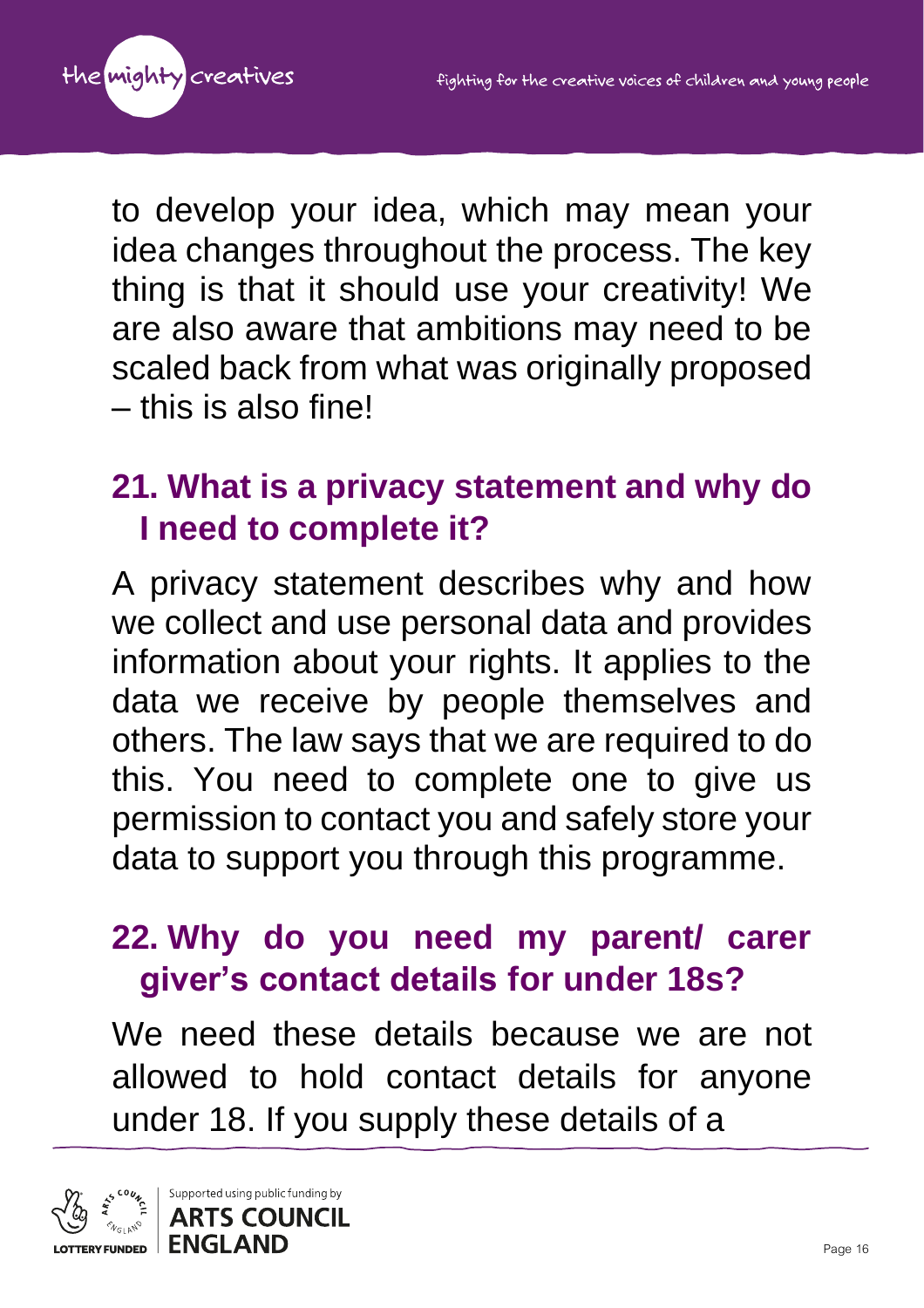

parent/ carer giver, please make sure that you have permission.

# **23. What is an Equal Opportunities Form and why do I need to complete it?**

Equal Opportunities Forms are not mandatory and **do not have to be completed**. They are completely optional and anonymous. The reason that we ask for this information is because it helps us to understand who we are reaching and how we can better serve everyone in our community. If you do not feel comfortable completing the Equal Opportunities Form please skip any/ all of the questions. This will have no impact on the outcome of your application.

## **24. I've never put together a budget before. What would one look like?**

A budget is a document that shows how much money you have coming in (income) and where from and how much you are going to spend and what on (expenditure). In more complex budgets you also plot this over time,

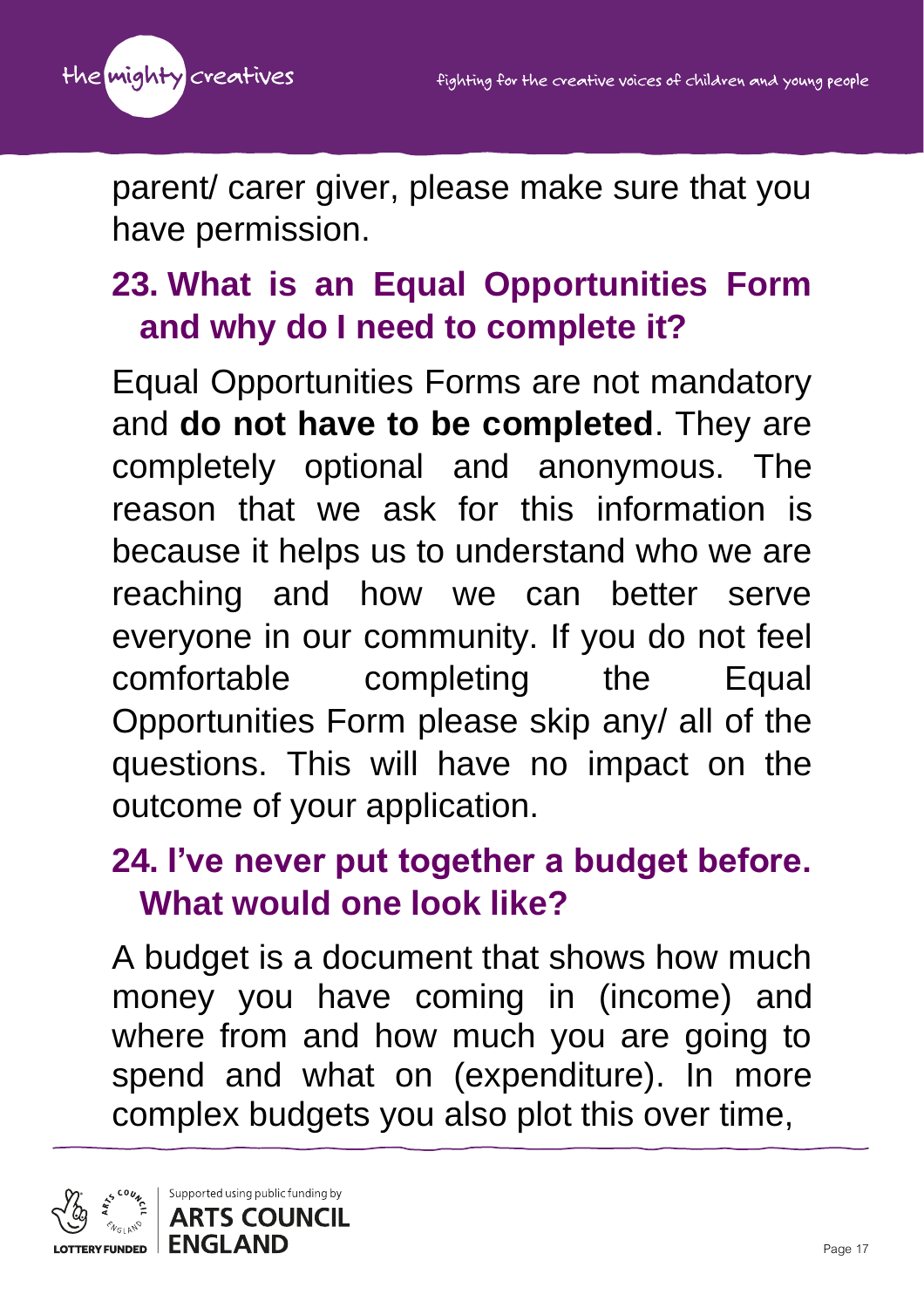

so you know when income and expenditure is happening.

For this project the only income should be from Young Empowerment Fund.

Your expenditure might include things like resources, marketing costs, or costs of commissioning an artist for example. You may want to do some research around how much things will cost before you submit an application.

You may want to consider costs like the following. These will be completely dependent on what sort of project you wish to do:

- Resources (like art resources and materials etc.)
- Equipment
- Stationery
- Printing
- Postage
- Technical support

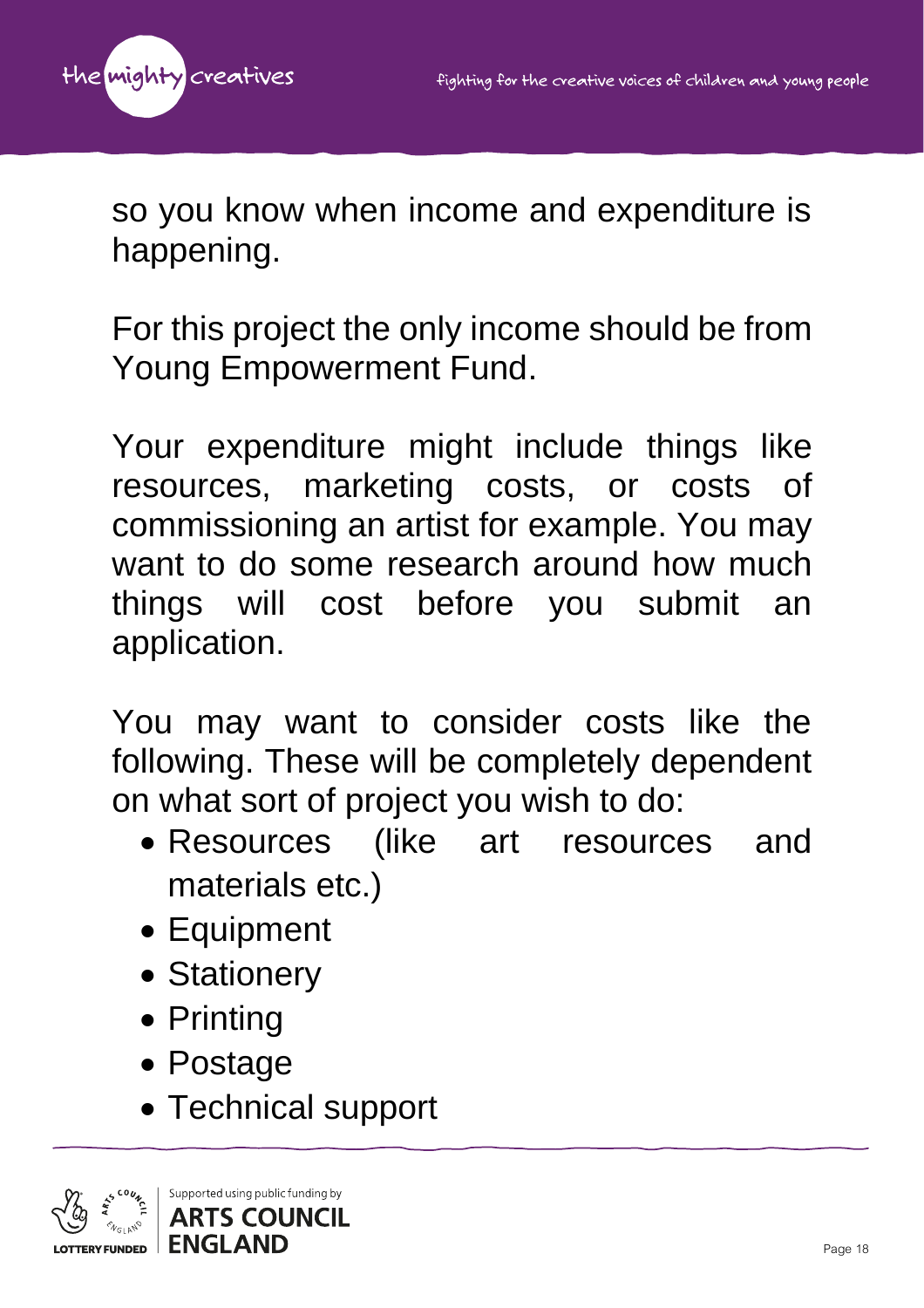the mighty creatives

- Any software/app costs
- Costs for commissioning artists
- Marketing and advertising
- Design costs

Here is a very simple example to help you:

| <b>Income</b>            | £   | <b>When?</b>     |
|--------------------------|-----|------------------|
| Young                    | 500 | <b>July 2022</b> |
| Empowerment              |     |                  |
| Fund                     |     |                  |
| <b>Income Total</b>      | 500 |                  |
| <b>Expenditure</b>       |     |                  |
| Equipment                | 100 | August           |
|                          |     | 2022             |
| Collaborating            | 150 | September        |
| with a skilled           |     | 2022             |
| person for               |     |                  |
| technical support        |     |                  |
| <b>Training to learn</b> | 100 | August           |
| a new skills             |     | 2022             |
| Promotion and            | 150 | November         |
| advertising              |     | 2022             |
| <b>Expenditure</b>       | 500 |                  |
| <b>Total</b>             |     |                  |

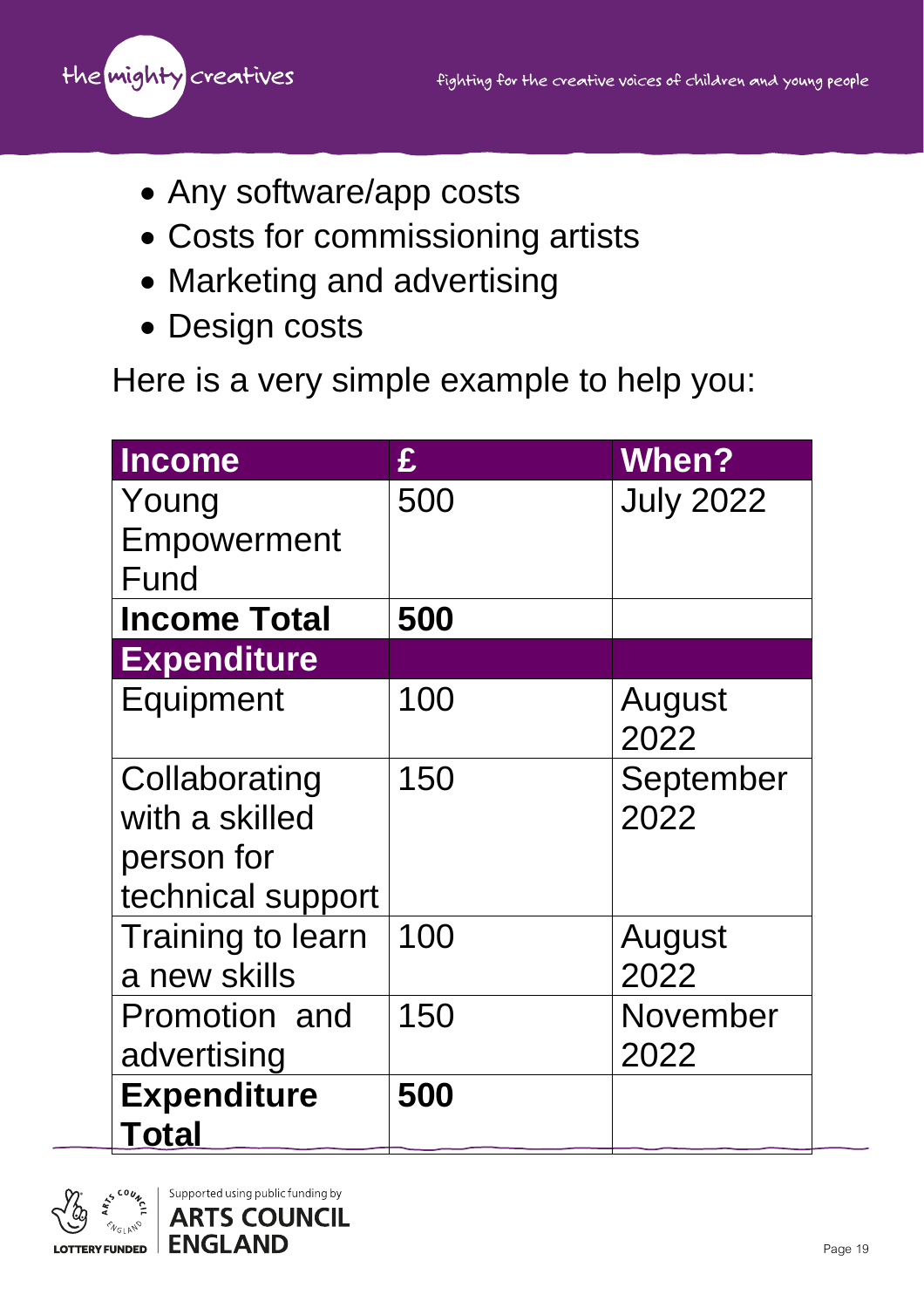

As you can see your income and expenditure total is the same. This is called a **balanced budget** and means that you are spending no more than are getting in.

We advise that you create a realistic budget that only uses the money that you get from this fund. Remember that you can apply for up to £500! Your application will not be treated differently if you apply for less money. All applications are treated the same, regardless of the amount you apply for.

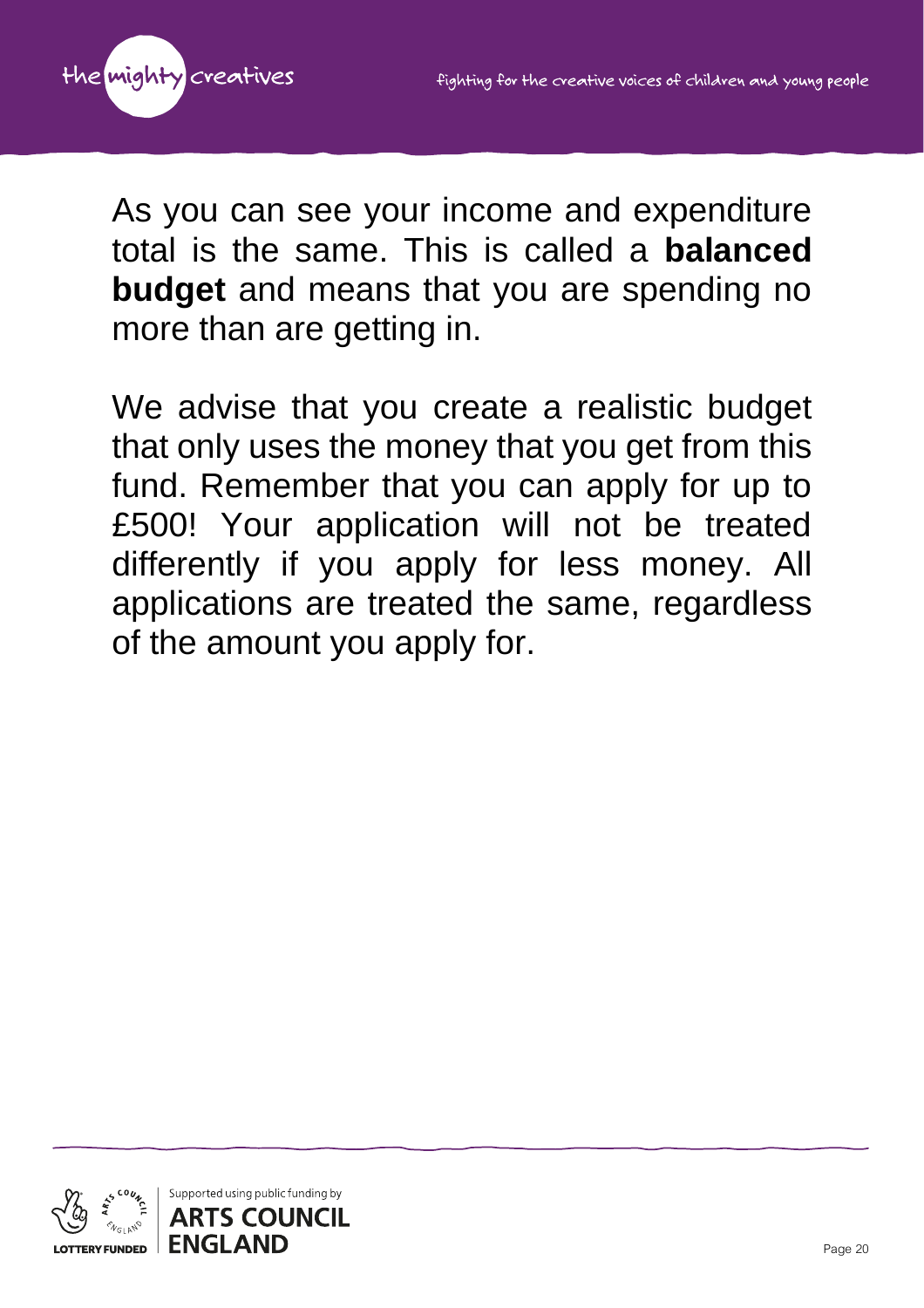

#### **Glossary to support application Young Empowerment Fund:**

Below are some definitions of words that may help you complete your application form.

**Application Form:** This is the form you need to complete to submit an application. We will use this completed form to assess whether you receive a grant or not.

**Bursary:** A sum of money given for a particular purpose (e.g. the money we are agreeing to give to you to develop your project), also known as a grant.

**Creative Coach:** This is a member of The Mighty Creatives team who will support you to develop, deliver and present your idea and project. They will be contactable by email.

**Grant Agreement:** This is an agreement between an organisation and a person receiving the grant. It sets terms, conditions